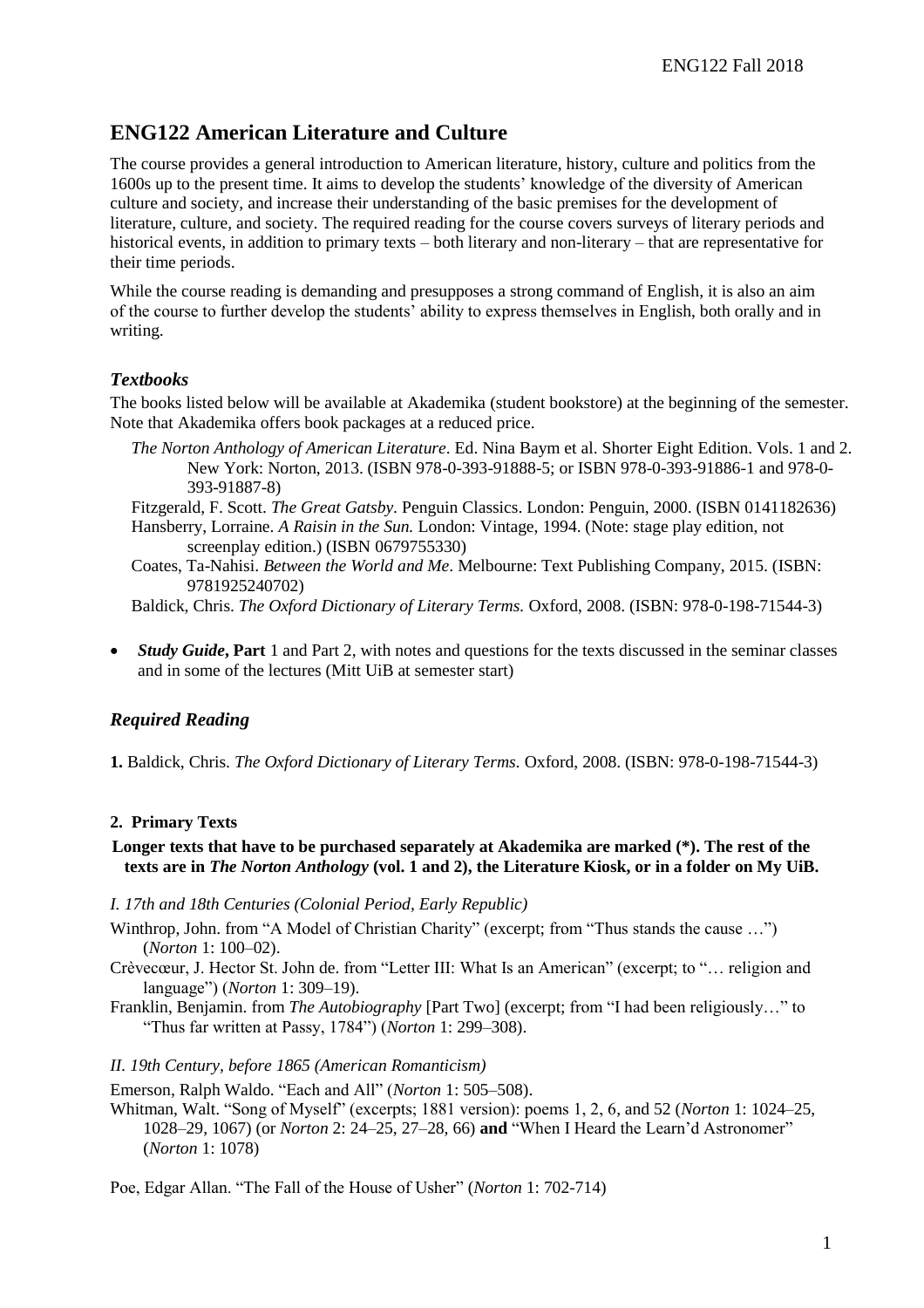Melville, Herman. "Bartleby, the Scrivener" (*Norton* 1: 1102–28).

- Douglass, Frederick. *Narrative of the Life of Frederick Douglass, an American Slave, Written by Himself* (*Norton* 1: 938–1002).
- Dickinson, Emily. No. 359: "A Bird came down the Walk—"; No. 591: "I heard a Fly buzz—when I died—"; and No. 598: "The Brain—is wider than the Sky—" (*Norton* 1: 1203, 1207–08).

*III. 1865–1914 (Period of Industrialization and Literary Realism)*

Twain, Mark. *The Adventures of Huckleberry Finn* (*Norton* 2: 105-281)

Crane, Stephen. "The Bride Comes to Yellow Sky" (Literature Kiosk**).**

Eastman, Charles Alexander/Ohiyesa. "Chapter 7: The Ghost Dance War," from *From the Deep Woods to Civilization* (Literature Kiosk).

Lee Chew, "The Biography of a Chinaman." Online: [http://www.digitalhistory.uh.edu/disp\\_textbook.cfm?smtid=3&psid=3650\)](http://www.digitalhistory.uh.edu/disp_textbook.cfm?smtid=3&psid=3650)

Cather, Willa. "Neighbour Rosicky" (*Norton* 2: 679-699)

James, Henry. "Daisy Miller" (*Norton* 2: 327–365)

Gilman, Charlotte Perkins. "The Yellow Wallpaper" (*Norton* 2: 485–497).

Du Bois, W.E.B. "1. Of Our Spiritual Strivings" (*Norton* 2: 533–538)

#### *IV. 1914–1945 (Literary Modernism)*

Fitzgerald, F. Scott. *The Great Gatsby* (Penguin, Akademika)

Hurston, Zora Neal. "How It Feels To Be Colored Me" (*Norton* 2: 940–43).

Pound, Ezra. "In a Station of the Metro" (*Norton* 2: 790) and "The River-Merchant's Wife: A Letter" (*Norton* 2: 790-791)

Williams, William Carlos. "The Red Wheelbarrow" (*Norton* 2: 784), "This Is Just to Say" (*Norton* 2: 784-785) Hayden, Robert. "Middle Passage" (*Norton* 2: 1188-1192)

Hemingway, Ernest. "The Snows of Kilimanjaro" (*Norton* 2: 1021-37).

Faulkner, William. "Barn Burning" (*Norton* 2: 1004–1016)

#### *V. 1945– (Approaching Our Own Time)*

Miller, Arthur. *Death of a Salesman* (*Norton* 2: 1235–98). Hansberry, Lorraine. *A Raisin in the Sun* (Vintage, Akademika). Cheever, John. "The Swimmer" (*Norton* 2: 1179-1186) Berryman, John. "Dream Song" #29 (*Norton* 2: 1208) Lowell, Robert. "Skunk Hour" (*Norton* 2: 1305-1306) Plath, Sylvia. "Lady Lazarus" (Norton 2: 1418-20) Carver, Raymond. "Cathedral" (*Norton* 2: 1495-1505). Coates, Ta-Nahisi. *Between the World and Me* (Text Publishing, Akademika). Díaz, Junot. "Drown" (*Norton* 2: 1666-1673)

# **2. Cultural Studies and Literary History**

**2.1.***The Norton Anthology of American Literature,* vols. 1–2

- all introductions to literary periods
- all introductions to the writers on the reading list lectures and seminars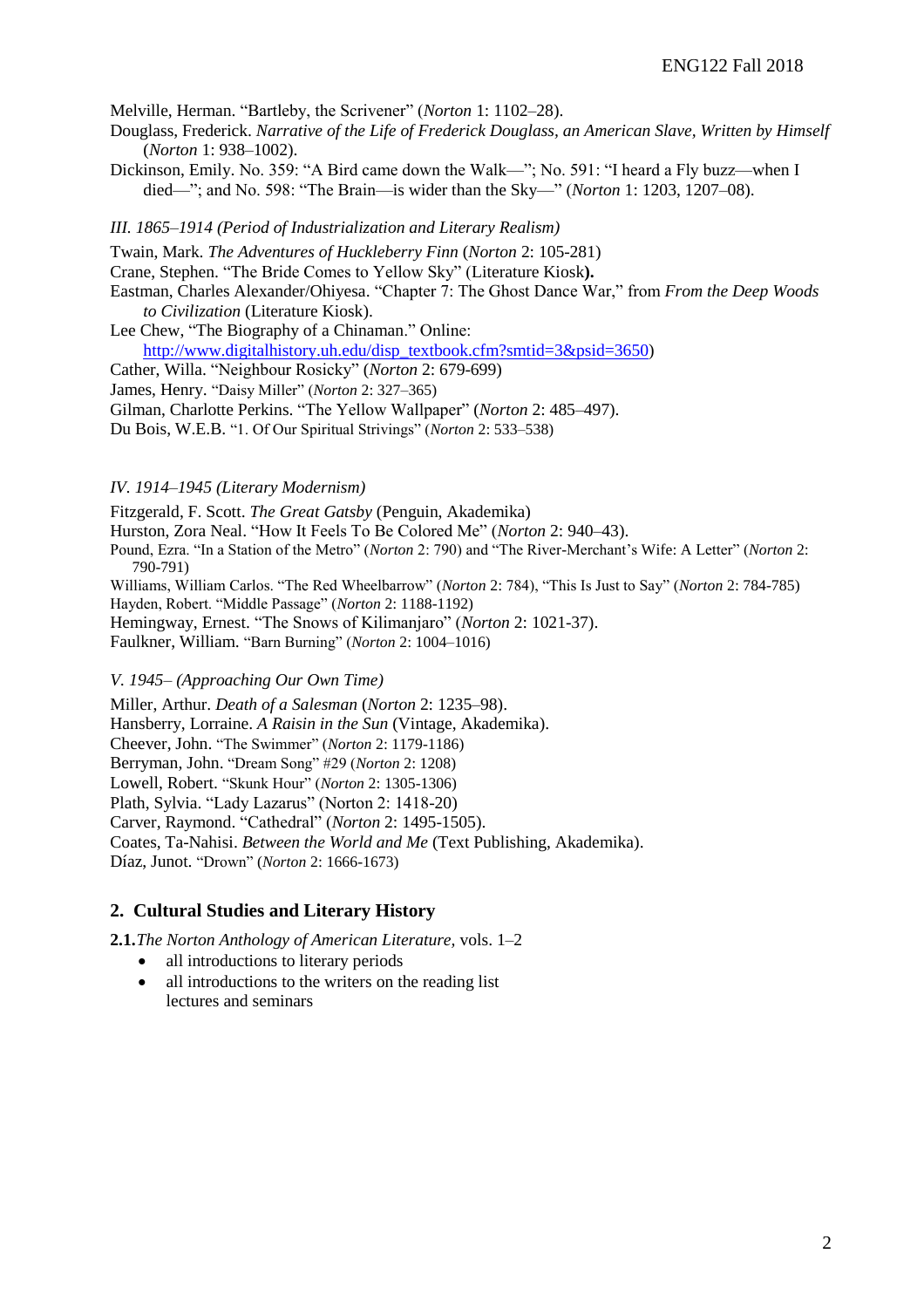# **ENG122 American Literature and Culture**

# **Lectures and Seminars, Fall Semester 2018**

## **Lectures:** *Place*: Auditorium A, Sydneshaugen school *Time*: **Wednesdays** 10:15-12 and **Thursdays** (weeks 37, 44, 46)

## **Seminars: Days and times to be announced on Mitt UiB**

**Seminars:** Seminars are led by the course lecturers (see below). Sign up for a seminar online; take a note of when and where your seminar group meets; prepare the listed readings in advance of each meeting.

Important information for the seminars is often provided via UiB email: it is therefore imperative that you check your UiB email regularly. *You are responsible for all information publicized in this way: failure to monitor your email is NOT an excuse.*

**Writers Workshop**: This workshop focuses on academic writing, and includes things like formulating a thesis statement, argumentation, the use of supporting quotations, structuring an essay, analysis, and much more. The workshop is run by Fulbright Teaching Assistant Arielle Patricia Gillette and meets **Wednesdays**  $12.15 - 14$  and  $14.15 - 16$  (location will be announced on Mitt UiB).

**Assigned readings for lectures and seminars:** Read the primary and secondary texts listed below in preparation for each lecture and seminar. Most texts are in the *Norton Anthology of American Literature* (vols. 1 and 2), some longer texts you have to buy at Akademika (in a packet offered at a reduced price), and some are on Mitt UiB or the Literature Kiosk. See the complete List of Required Reading for more information).

**Lecturers:** Nafeesa Nichols, Robert Stark, Željka Švrljuga and Matthew Teutsch.

| Week 34        | Introductory.    | "Beginnings to 1700: Introduction" ( <i>Norton</i> 1: 3–17)               |
|----------------|------------------|---------------------------------------------------------------------------|
| <b>LECTURE</b> | From Colonial to | "John Winthrop" (Norton 1: 90–91)                                         |
|                | Revolutionary    | Winthrop, excerpt from "A Model of Christian Charity" (Norton 1: 100–102; |
| Aug. 22        | America:         | from "Thus stands the cause ")                                            |
|                | Winthrop and     | "American Literature 1700–1820: Introduction" (Norton 1: 157–167)         |
| <b>MT</b>      | Crèvecœur        | "J. Hector St. John De Crèvecœur" (Norton 1: 308–309)                     |
|                |                  | Crèvecœur, "Letter III: What Is an American" (Norton 1: 309–319)          |
|                |                  |                                                                           |
| <b>SEMINAR</b> |                  | <b>NO SEMINAR THIS WEEK</b>                                               |

| Week 35<br><b>LECTURE</b> | Transcendentalism:<br>Emerson and<br>Whitman | "American Literature 1820–1865: Introduction" ( <i>Norton</i> 1: 445–463)<br>"Walt Whitman" ( <i>Norton</i> 1: 1005–09; or 2: 20–23)<br>Whitman, from "Song of Myself"; Sections 1, 2, 6 and 52 (Norton 1: 1024-                                          |
|---------------------------|----------------------------------------------|-----------------------------------------------------------------------------------------------------------------------------------------------------------------------------------------------------------------------------------------------------------|
| Aug. 29<br><b>RS</b>      |                                              | 1025, 1067; or <i>Norton</i> 2: 24, 27-28, 66)                                                                                                                                                                                                            |
| <b>SEMINAR</b>            | Franklin                                     | "American Literature 1700–1820: Introduction" ( <i>Norton</i> 1: 157–1167)<br>"Benjamin Franklin." (Norton 1: 234-236)<br>Franklin, excerpt from Autobiography (Norton 1: 299–308; from "I had been<br>religiously" to "Thus far written at Passy, 1784") |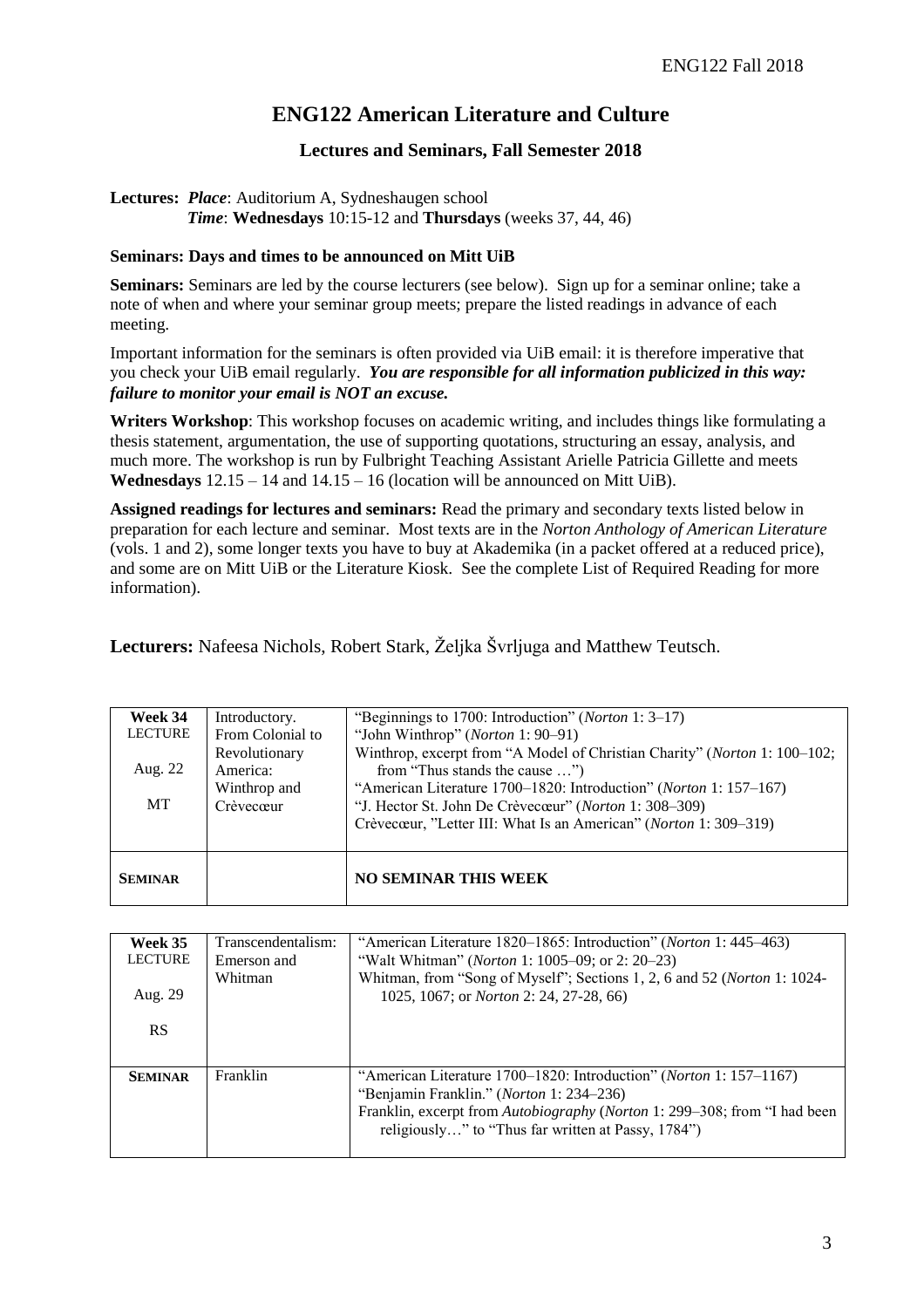| Week 36        | The Old South; the | Transformation "; "Realism as Argument" ( <i>Norton</i> 2: 3-7, 14-16)     |
|----------------|--------------------|----------------------------------------------------------------------------|
| <b>LECTURE</b> | Slave Narrative,   | "Frederick Douglass" (Norton 1: 934–938)                                   |
| Sept. 5        | an American Genre: | Douglass, Narrative of the Life of Frederick Douglass (Norton 1: 938–1002) |
|                | Douglass           | "Renaissance,' Reform, Conflict"; "The Small and Large World of            |
| <b>NN</b>      |                    | American Writers, 1820-65" (Norton 1: 454-463)                             |
| <b>SEMINAR</b> |                    | "American Literature 1820–1865: Introduction" ( <i>Norton</i> 1: 445–463)  |
|                | Emerson, Whitman   | "Emily Dickinson" (Norton 1: 1189-1193)                                    |
|                | and Dickinson      | Dickinson, poems no 359, 591, 598 (Norton 1: 1203, 1207-1208)              |
|                |                    | "Ralph Waldo Emerson" (Norton 1: 505–508)                                  |
|                |                    | Emerson, "Each and All" (Norton 1: 581)                                    |
|                |                    | "Walt Whitman" ( <i>Norton</i> : 1: 1005–09; or <i>Norton</i> 2: 20–23)    |
|                |                    | Whitman, "When I Heard the Learn'd Astronomer" (Norton 1: 1078)            |

| Week 37<br><b>LECTURE</b><br>Sept. 12<br><b>RS</b> | American Gothic:<br>Poe              | "Edgar Allan Poe" ( <i>Norton</i> 1: 683-687)<br>Poe, "The Fall of the House of Usher" (Norton 1:702-714)                                                                                                          |
|----------------------------------------------------|--------------------------------------|--------------------------------------------------------------------------------------------------------------------------------------------------------------------------------------------------------------------|
| <b>LECTURE</b><br>Sept. 13<br>ŽŠ                   | American<br>Renaissance:<br>Melville | "Herman Melville" ( <i>Norton</i> 1: 1099–1102)<br>Melville, "Bartleby, the Scrivener" (Norton 1: 1102–1128)                                                                                                       |
| <b>SEMINAR</b>                                     | <b>Manifest Destiny:</b><br>Eastman  | <i>Norton 2:</i> "The Transformation of a Nation"; "Realism as Argument"<br>$(Norton 2: 3-7, 14-16)$<br>"Charles Alexander Eastman" (Mitt UiB)<br>Eastman/Ohiyesa, From the Deep Woods (excerpt, Literature Kiosk) |

| Week 38        | Twain           | "Mark Twain" ( <i>Norton</i> 2: 98-101)                   |
|----------------|-----------------|-----------------------------------------------------------|
| <b>LECTURE</b> |                 | The Adventures of Huckleberry Finn (Norton 2: 105-281)    |
| Sept. $19$     |                 |                                                           |
| MT             |                 |                                                           |
| <b>SEMINAR</b> | The West: Crane | "Stephen Crane" ( <i>Norton</i> 2: 581–584)               |
|                |                 | Crane, "The Bride Comes to Yellow Sky" (Literature Kiosk) |
|                |                 |                                                           |

| Week 39        | Immigrant        | <i>Norton</i> 2, "Introduction" (653-670)                            |
|----------------|------------------|----------------------------------------------------------------------|
| <b>LECTURE</b> | Experience I:    | Lee Chew, "The Biography of a Chinaman"                              |
| Sept. 26       | E Pluribus Unum? | http://www.digitalhistory.uh.edu/disp_textbook.cfm?smtid=3&psid=3650 |
|                |                  | "Willa Cather" (2: 677-679)                                          |
| <b>NN</b>      |                  | Willa Cather, "Neighbour Rosicky" (Norton 2: 679-699)                |
| <b>SEMINAR</b> | Twain            | The Adventures of Huckleberry Finn (Norton 2: 105-281)               |
|                |                  |                                                                      |

# **WEEKS 40 and 41: NO TEACHING**

# **Voluntary papers (1500 words) due 12:00 on 13 October 2017 Detailed information will be provided in your seminar.**

| Week 42<br><b>LECTURE</b><br>Oct. 17<br>ŽŠ | Literary Realism:<br>James | "The Literary Marketplace"; "Forms of Realism and Naturalism"; "Realism"<br>and Naturalism" (Norton 2: 7-12, 548-49)<br>"Henry James" (Norton 2: 324–27)<br>James, "Daisy Miller" (Norton 2: 327–365) |
|--------------------------------------------|----------------------------|-------------------------------------------------------------------------------------------------------------------------------------------------------------------------------------------------------|
| <b>SEMINAR</b>                             | Gilman                     | Norton 2: "Charlotte Perkins Gilman" (Norton 2: 484–485)<br>Gilman, "The Yellow Wall-paper" (Norton 2: 485-497)                                                                                       |

| Week 43        | Modern Fiction: | <i>Norton</i> 2: "American Literature 1914-1945" ( <i>Norton</i> 2: 653-670) |
|----------------|-----------------|------------------------------------------------------------------------------|
| <b>LECTURE</b> | Fitzgerald      | <i>Norton:</i> "F. Scott Fitzgerald" ( <i>Norton</i> 2: 963-965)             |
| Oct. 24        |                 | F. Scott Fitzgerald, <i>The Great Gatsby</i>                                 |
| МT             |                 |                                                                              |